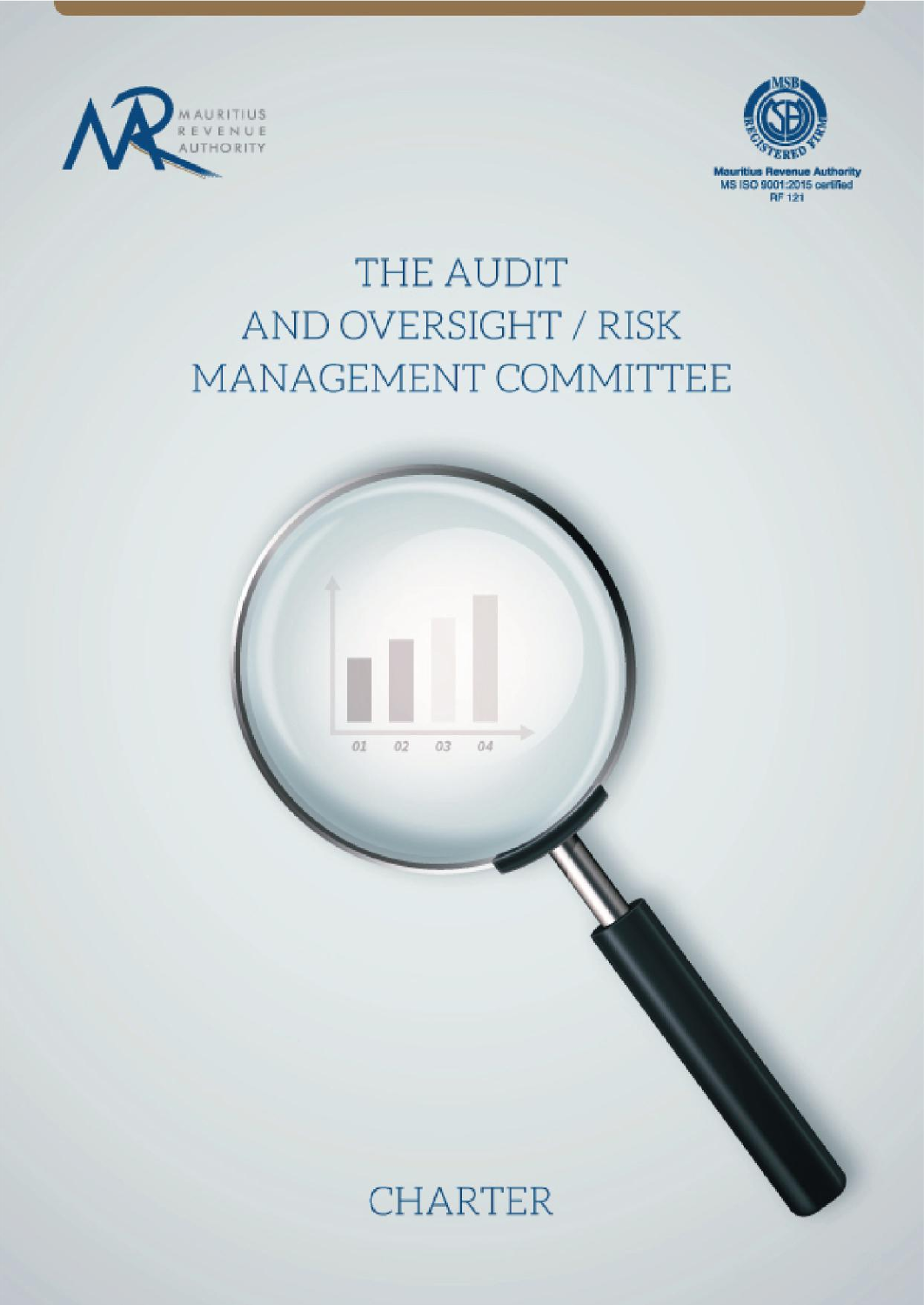# **Table of Contents**

| 1.  |  |
|-----|--|
| 2.  |  |
| З.  |  |
| 4.  |  |
| 5.  |  |
| 6.  |  |
| 7.  |  |
| 8.  |  |
| 9.  |  |
| 10. |  |
| 11. |  |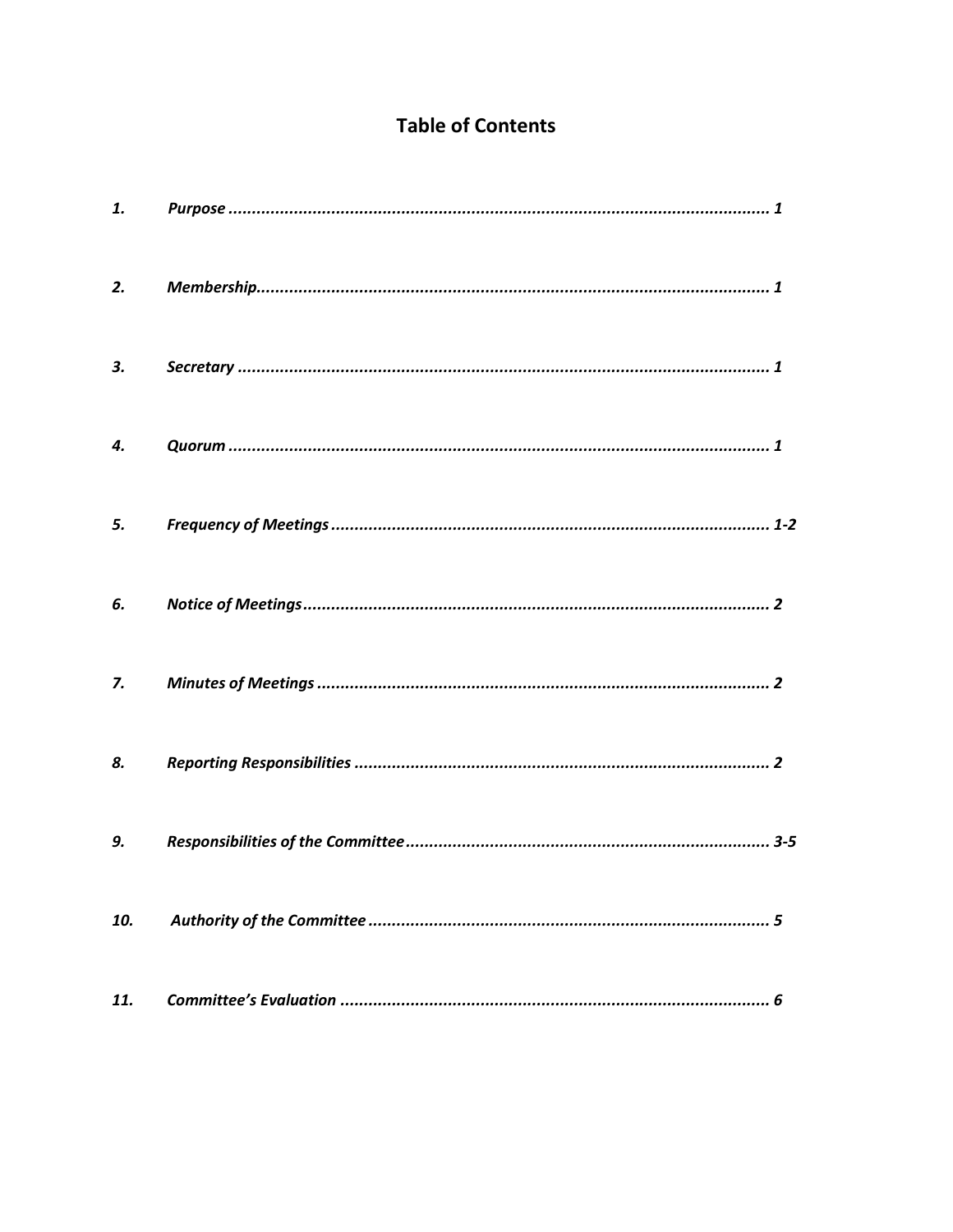## **1. Purpose**

The purpose of the Audit and Oversight / Risk Management Committee is to assist the Board in discharging its duties relating to the functioning of the (i) Internal Control System; (ii) Internal Audit Division; (iii) Enterprise Risk Management; (iv) Ethics and Integrity Management; (v) Internal Affairs Division and (vi) Scope and results of the External Audit.

## **2. Membership**

(i) The Committee shall consist of three members including one Chairperson. The members and the Chairperson are to be appointed by the Board.

(ii) The Chairperson of the Board and the Director General should not be members of the Audit Committee.

(iii) The Board shall have the power at any time to remove any members from the Committee and to fill any vacancies created by such removal.

(iv) The Chairperson and members of the Audit Committee should be skilled and experienced in financial matters.

(v) Members of the Committee should not perform any management functions or assume any management responsibilities.

#### **3. Secretary**

(i) The Board shall appoint a Secretary to the Committee.

(ii) The Secretary will ensure that the Committee receives information and papers in a timely manner to enable full and proper consideration to be given to issues.

#### **4. Quorum**

The quorum necessary for the transaction of business shall be any two members of the Committee present throughout the meeting of the Committee.

#### **5. Frequency of Meetings**

(i) The Committee shall meet at least four times a year at appropriate intervals in the financial reporting and audit cycle and otherwise as required.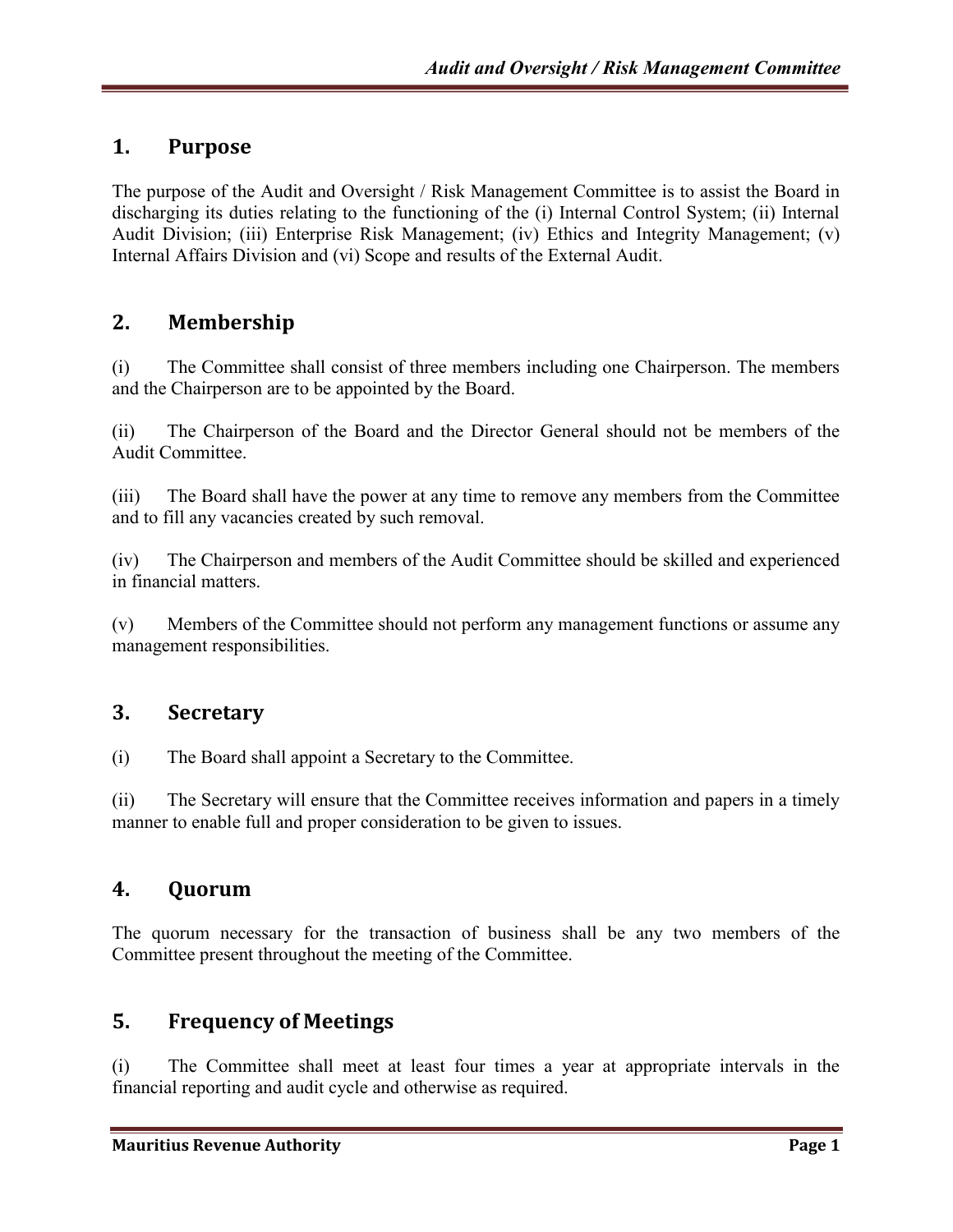(ii) The Board or any member thereof, including members of the Committee, the External Auditors, the Director, Internal Audit and the Director, Internal Affairs may call further meetings.

#### **6. Notice of Meetings**

(i) Meetings of the Committee shall be convened by the Secretary of the Committee.

(ii) Notice of each meeting with an agenda of items to be discussed and supporting papers, shall be forwarded to each member of the Committee and any other person required to attend, not later than five working days before the date of the meeting.

(iii) Given the nature of investigation works carried out by the Internal Affairs Division, meetings can be called at very short notice.

(iv) The Director of Internal Audit, Director Internal Affairs or/and External Auditor in charge shall be in attendance at meetings of the Committee and shall have unrestricted access to the Chairperson or any other member of the Committee as is required in relation to any matter falling within the remit of the Committee.

#### **7. Minutes of Meetings**

The Secretary shall circulate not later than ten working days draft minutes of Committee meetings to all members of the Committee.

#### **8. Reporting Responsibilities**

(i) Once approved, minutes should be circulated to all other members of the Board unless it would be inappropriate to do so in the opinion of the Committee Chairperson.

(ii) The Committee Chairperson shall report to the Board on its proceedings on all matters within its duties and responsibilities and on how it has discharged its responsibilities.

(iii) The Committee shall make whatever recommendations to the Board it deems appropriate on any area within its remit where action or improvement is needed.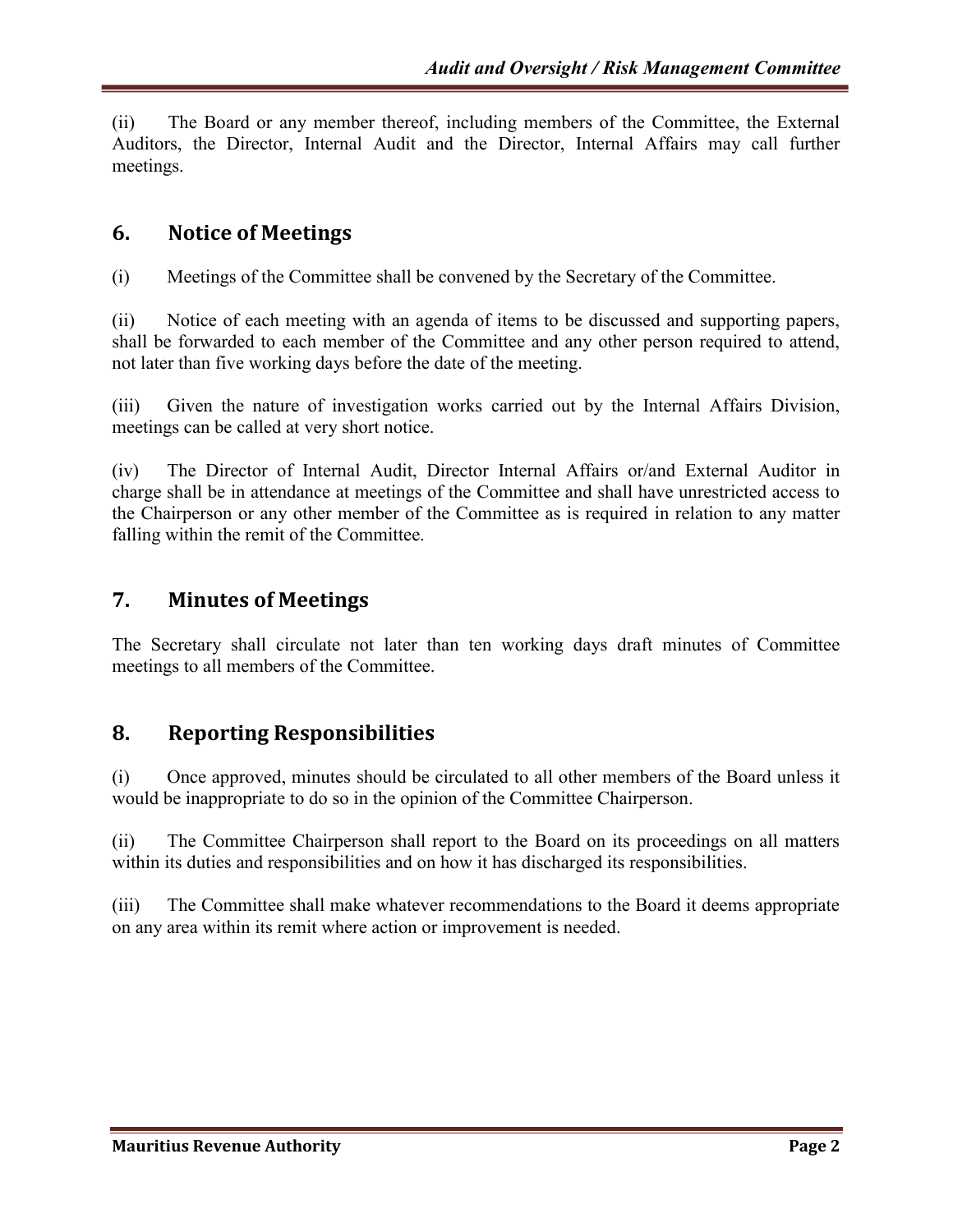# **9. Responsibilities of the Committee**

#### **9.1 Internal Control and Internal Audit**

With respect to Internal Controls and Internal Audit, the responsibilities of the Committee shall be to:

(i) Review and approve the Internal Audit Charter, including objectives and independence of the Internal Audit function;

(ii) Ensure the function has the necessary resources and access to information to enable it to fulfill its mandate, and is equipped to perform in accordance with appropriate professional standards for Internal Auditors;

(iii) Review the Internal Audit function's compliance with its mandate as approved by the Committee;

(iv) Review and assess the Annual Internal Audit Plan and ensure that risk areas of the Authority's operations are covered in the scope of the internal audit;

(v) Review the operations, performance and effectiveness of the Internal Audit function;

(vi) Receive a report on the results of the Internal Auditor's work on a periodic basis and review significant matters reported;

(vii) Review Management's responsiveness to the Internal Auditor's findings and recommendations;

(viii) Review significant differences of opinion between Management and the Internal Audit function;

(ix) Ensure the Director Internal Audit has direct access to the Board Chairperson and to the Committee Chairperson, and is accountable to the Committee;

(x) Meet with the Director Internal Audit at least once a year without the presence of management;

(xi) Approve the appointment or termination of the Director of the Internal Audit function;

(xii) Review the co-operation and co-ordination between the Internal and External Audit functions and coordinate the formal Internal Audit Plan with External Auditors to avoid duplication of work;

(xiii) Review the effectiveness of the Authority's systems of internal control, including internal financial control;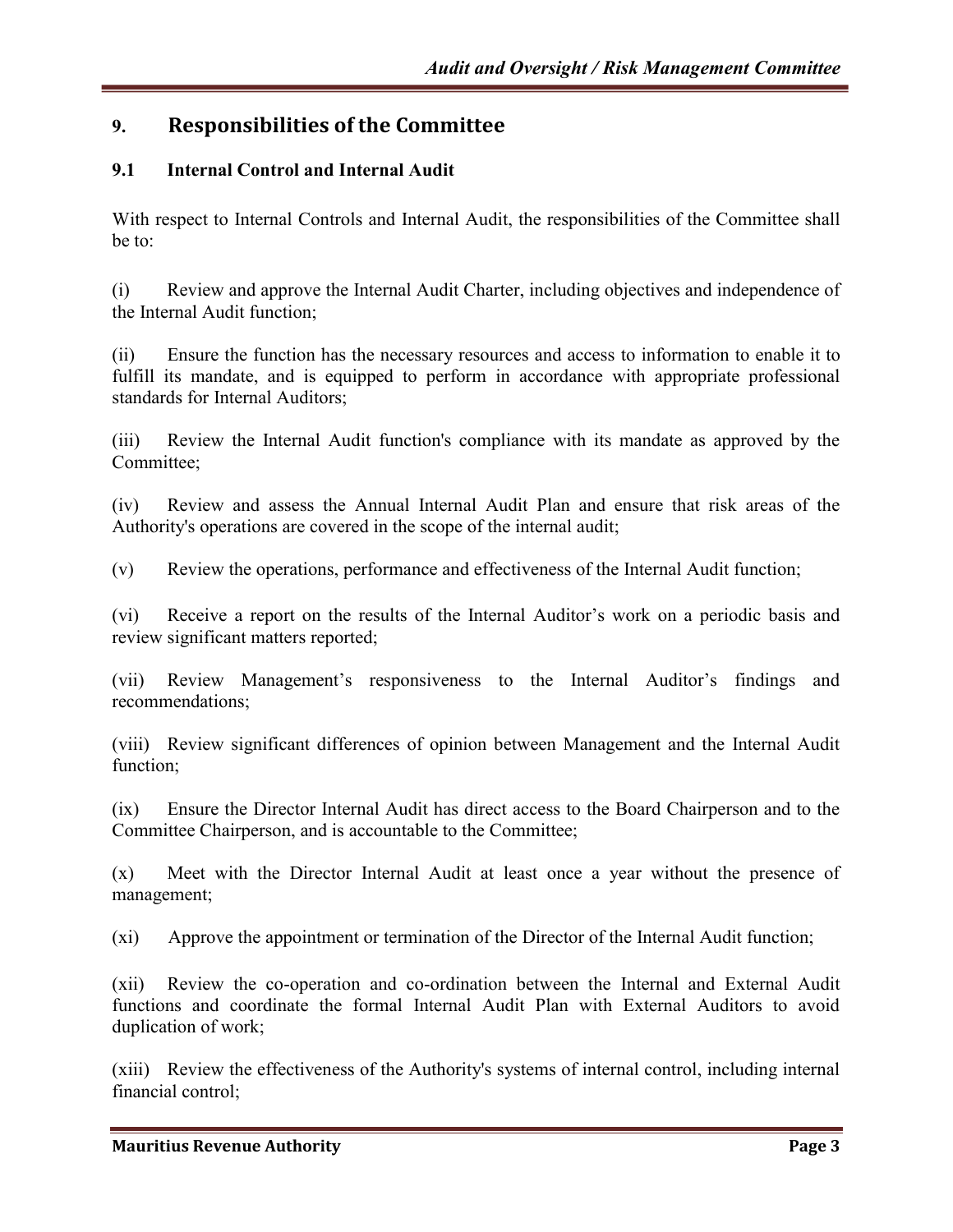- (xiv) Safeguard the Authority's assets against unauthorized use or disposals;
- (xv) Monitor and review the effectiveness of the overall Risk Management System.

#### **9.2 External Audit**

With respect to External Audit, the responsibilities of the Committee shall be to:

(i) Make suggestions as to problem areas that the audit can address;

(ii) Review the management letter and management's response to the Auditor's findings and recommendations;

(iii) Consider whether any significant operations are not subject to external audit;

(iv) Obtain assurance from the External Auditor(s) that adequate accounting records are being maintained;

(v) Meet with the External Auditor at least once a year, without management being present, to discuss the auditor's remit and any issues arising from the audit;

(vi) Consider any accounting treatments, significant unusual transactions, or accounting judgements, that could be contentious.

#### **9.3 Ethics and Integrity**

With respect to Ethics and Integrity, the responsibilities of the Committee shall be to:

 $(i)$  Review the adequacy and security of the organisation's arrangements for its employees and stakeholders to raise concerns, in confidence, about possible wrongdoing;

(ii) Monitor the ethical conduct of the Authority and its employees/officers and compliance with the requirements of the Code of Ethics and Conducts;

(iii) Identify any violations of ethical conduct and the investigation of same;

(iv) Review the effectiveness and assisting in developing any frameworks / programmes /standards for managing and monitoring ethical standards at the Authority;

(v) Safeguard the Authority's image against unethical and unprofessional behaviours;

(vi) Review systems and controls for the prevention of bribery and receive reports on non-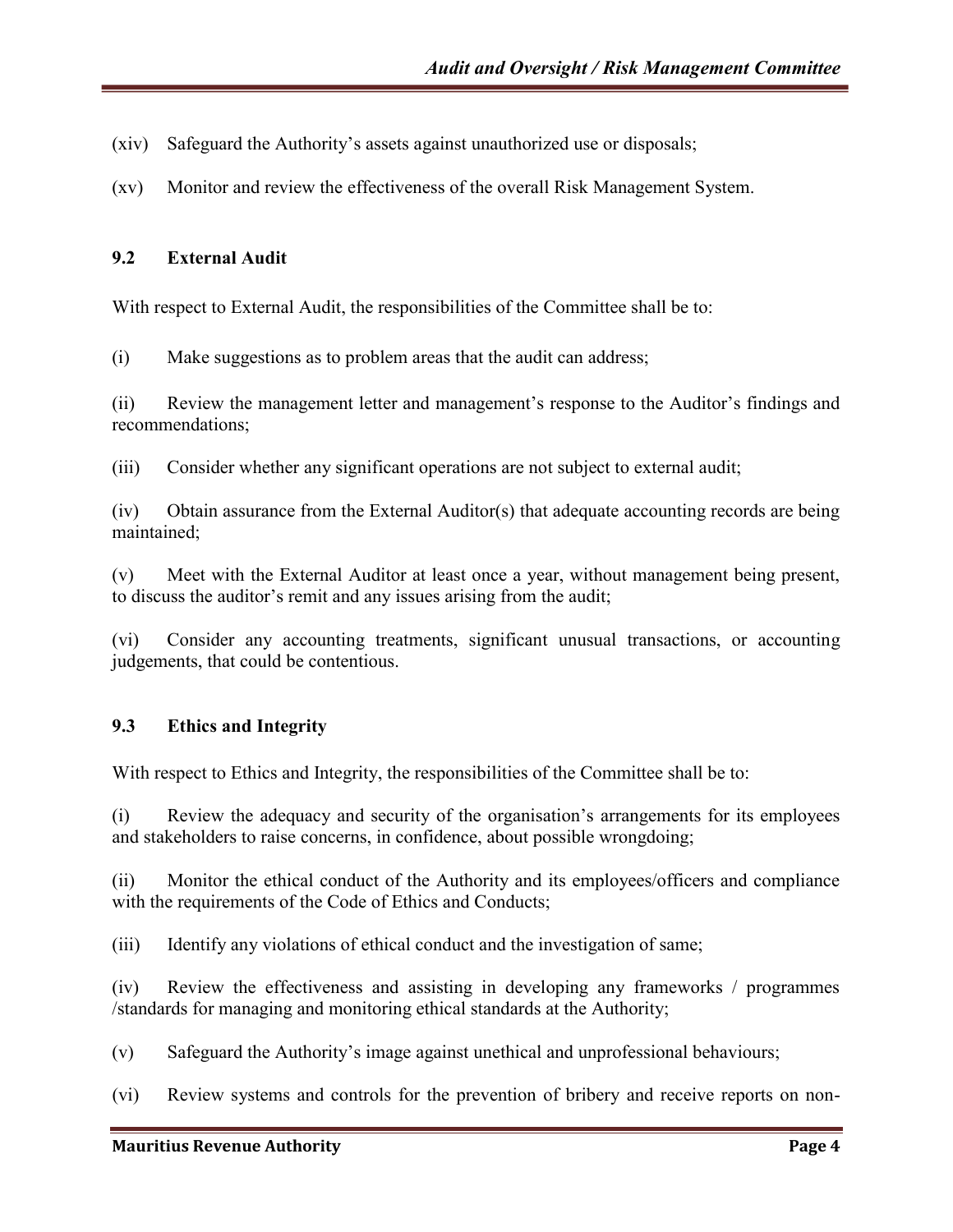compliance;

(vii) Evaluate the independence, performance and effectiveness of the Internal Affairs Division and the adequacy of the available Internal Affairs resources;

(viii) Review the objectives and the operations of the Internal Affairs function;

(ix) Review the Internal Affairs function's compliance with its mandate as approved by the Committee;

(x) Consider the appointment and dismissal of the Director, Internal Affairs;

(xi) Review and approve the Internal Affairs plans and Internal Affair's reports/conclusions with regard to investigations;

(xii) Review significant matters reported by the Internal Affairs function and the adequacy of action taken in response to significant findings and recommendations;

(xiii) Make recommendations on any potential conflict of interest or questionable situations of a material nature.

# **10. Authority of the Committee**

In the exercise of its responsibilities, the Committee has the authority to:

(i) Investigate any activity within its Terms of Reference;

(ii) Require other employees/officers of the Authority to attend meetings or parts of meetings;

(iii) Consult with and seek any information it requires from any employees/officers, and all employees/officers shall be required to co-operate with any request made by the Committee in the course of its duties;

(iv) Obtain such outside or other independent professional advice as it considers necessary to carry out its duties subject to the terms of reference being approved by the Board;

(v) Invite other Directors and the Director General to attend and to be heard at meetings of the Committee.